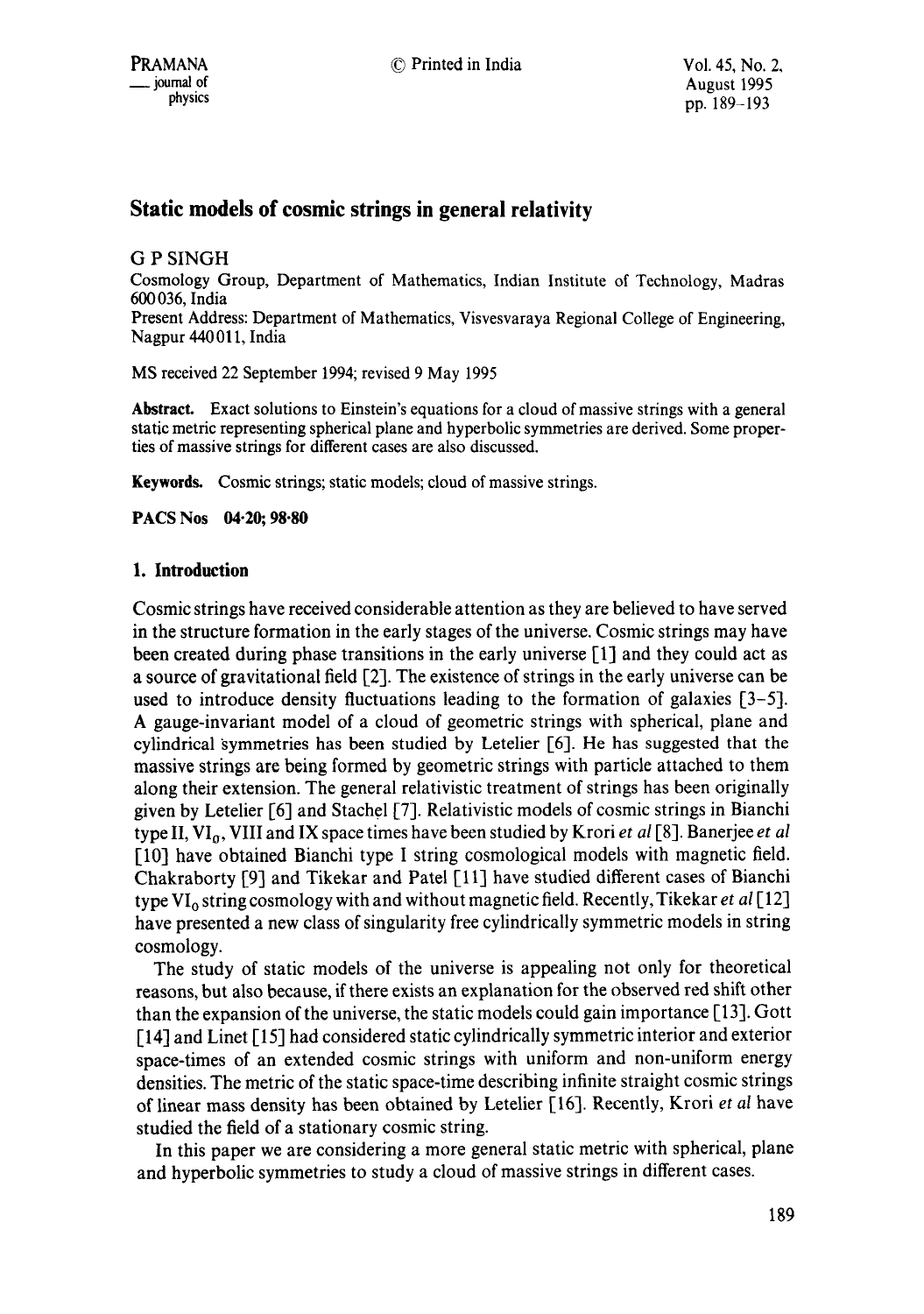## *G P Singh*

# 2. Field equations

We consider the most general static line element for matter distribution given by

$$
ds^{2} = g^{2}(x)dt^{2} - dx^{2} - f^{2}(x)[dy^{2} + F(y)dz^{2}]
$$
\n(1)

which represents spherical  $[F(y) = \sin^2 y]$ , plane  $[F(y) = 1]$  or hyperbolic  $[F(y) = e^{2y}]$ symmetry.

The non-zero components of the Ricci curvature tensor are

$$
R_{00} = gg'' + 2\left(\frac{g}{f}\right)g' f'
$$
  
\n
$$
R_{11} = \frac{g''}{g} - \frac{2f''}{f}
$$
  
\n
$$
R_{22} = \frac{R_{33}}{F} = \varepsilon(F) - (f')^2 - ff'' - \left(\frac{f}{g}\right)g' f'
$$
\n(2)

with

$$
\varepsilon(F) = \frac{\dot{F}}{2F} - \frac{F}{2F} = \begin{cases} 1 & \text{for } F = \sin^2 y \\ 0 & \text{for } F = 1 \\ -1 & \text{for } F = e^{2y} \end{cases}
$$

and Ricci scalar

$$
R = -\frac{2}{f^2} \varepsilon(F) + 2\frac{g''}{g} + 4\frac{f''}{f} + 2\left(\frac{f'}{f}\right)^2 + 4\frac{f'g'}{fg}.
$$
 (3)

The Einstein's equation for a cloud of strings is

$$
R_{ij} - \frac{1}{2}g_{ij}R = -8\pi T_{ij}
$$
 (4)

where the energy-momentum tensor of a cloud of massive strings has been given by

$$
T_{ij} = \rho u_i u_j - \lambda x_i x_j \tag{5}
$$

with

$$
u^i u_i = -x^i x_i = 1, \quad u^i x_i = 0.
$$

Here  $\rho$  denotes the rest energy density of the strings with particles attached to them (P-strings) and  $\lambda$  is the string tension density. If we denote particle energy-density by  $\rho_{\bf{n}}$ , then we have

$$
\rho = \rho_p + \lambda. \tag{6}
$$

The vector  $u^i$  describes the cloud four-velocity and  $x^i$  is a unit space-like vector representing the direction of the string.

If we assume that the space-like vector  $x^i$  is parallel to  $\partial/\partial x$  ( $x^i$  must be taken along any one of the three directions  $\partial/\partial x$ ,  $\partial/\partial y$ ,  $\partial/\partial z$ ) so that the energy-momentum tensor has the form

$$
T_0^0 = \rho; \quad T_x^x = \lambda. \tag{7}
$$

### **190 Pramana -J. Phys., Vol. 45, No. 2, August 1995**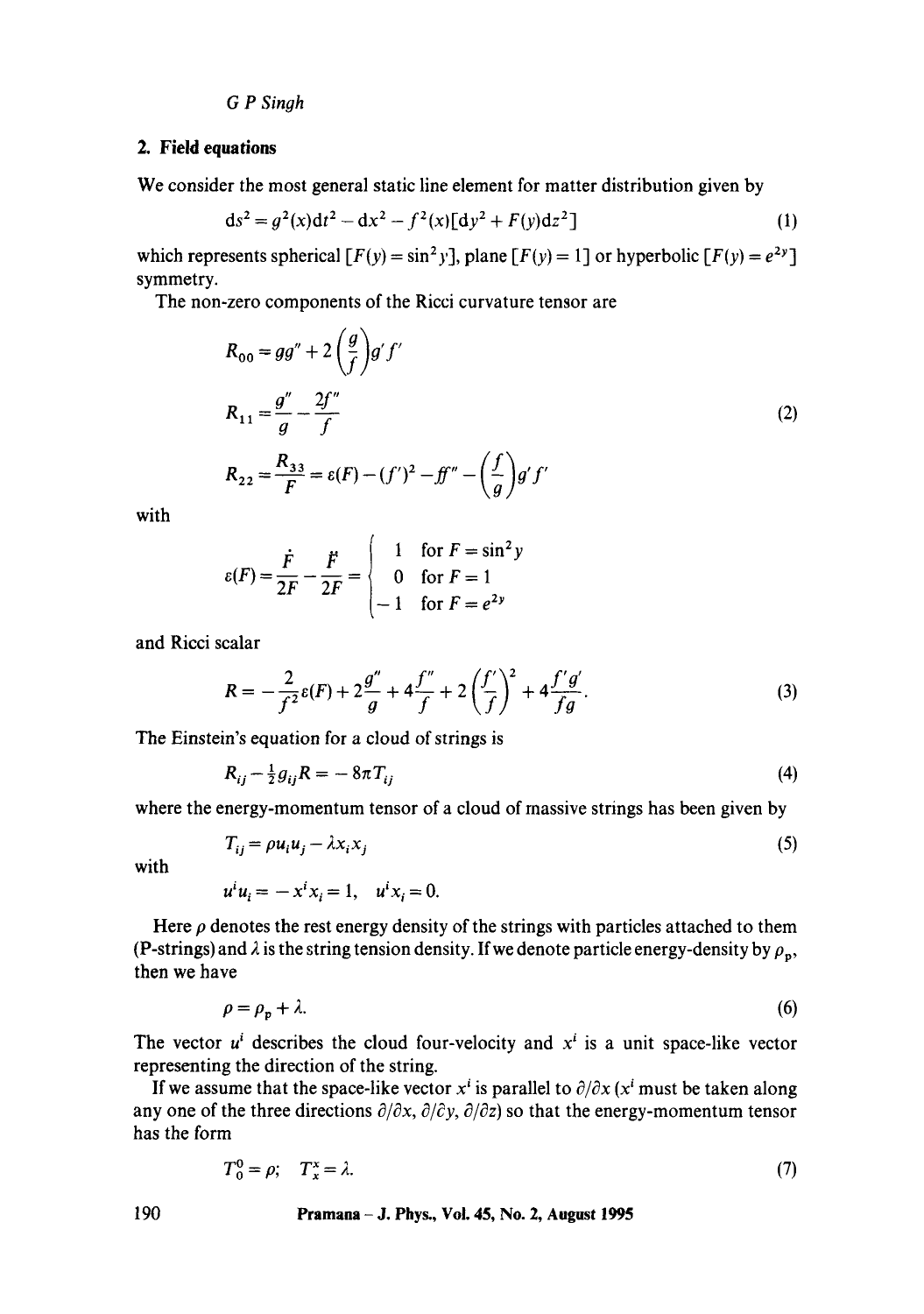## *Cosmic strings in general relativity*

For the metric  $(1)$ , the field  $(4)$  with the help of  $(2)$ ,  $(3)$  and  $(7)$ , may be written as

$$
2\frac{f''}{f} + \left(\frac{f'}{f}\right)^2 - \frac{\varepsilon}{f^2} = 8\pi\rho\tag{8}
$$

$$
\left(\frac{f'}{f}\right)^2 + 2\frac{f'g'}{fg} - \frac{\varepsilon}{f^2} = 8\pi\lambda\tag{9}
$$

$$
\frac{f''}{f} + \frac{g''}{g} + \frac{f'g'}{fg} = 0\tag{10}
$$

By combining  $(8)$ – $(10)$ , we have

$$
\lambda' + (\lambda - \rho)\frac{g'}{g} + 2\lambda \frac{f'}{f} = 0. \tag{11}
$$

# **3. Solutions of the equations**

To solve the Einstein's equations we require one more relation between the variables because there are four variables in three independent equations.

### *Case I: Nambu strings*

Consider the equation of state for a cloud of strings as

$$
\rho = \lambda \quad (\rho_{\mathbf{v}} = 0) \tag{12}
$$

then (11) gives the solution

$$
\lambda = \frac{D}{f^2} \tag{13}
$$

where  $D$  is a constant.

Using (12) and (13) in (8) and multiplying by  $f^2 f'$  and integrating over x, we have

$$
f = (8\pi D + \varepsilon)^{1/2} x + E \tag{14}
$$

where  $E$  is an integration constant.

Substracting (9) from (8) and using (12), and then integrating over  $x$ , we get

$$
g = K \text{ (constant)}.
$$
 (15)

From  $(12)$ - $(14)$  we see that the rest energy density of the cloud of strings and the string tension density are decreasing as the field is moving along the x-axis in all the three cases viz., spherical, plane and hyperbolic symmetries.

## *Case II.*

In this case we consider a relation between the metric coefficients as given by

$$
f = g^n \tag{16}
$$

where  $n$  is an arbitrary constant.

**Pramana - J. Phys., Vol. 45, No. 2, August 1995** 191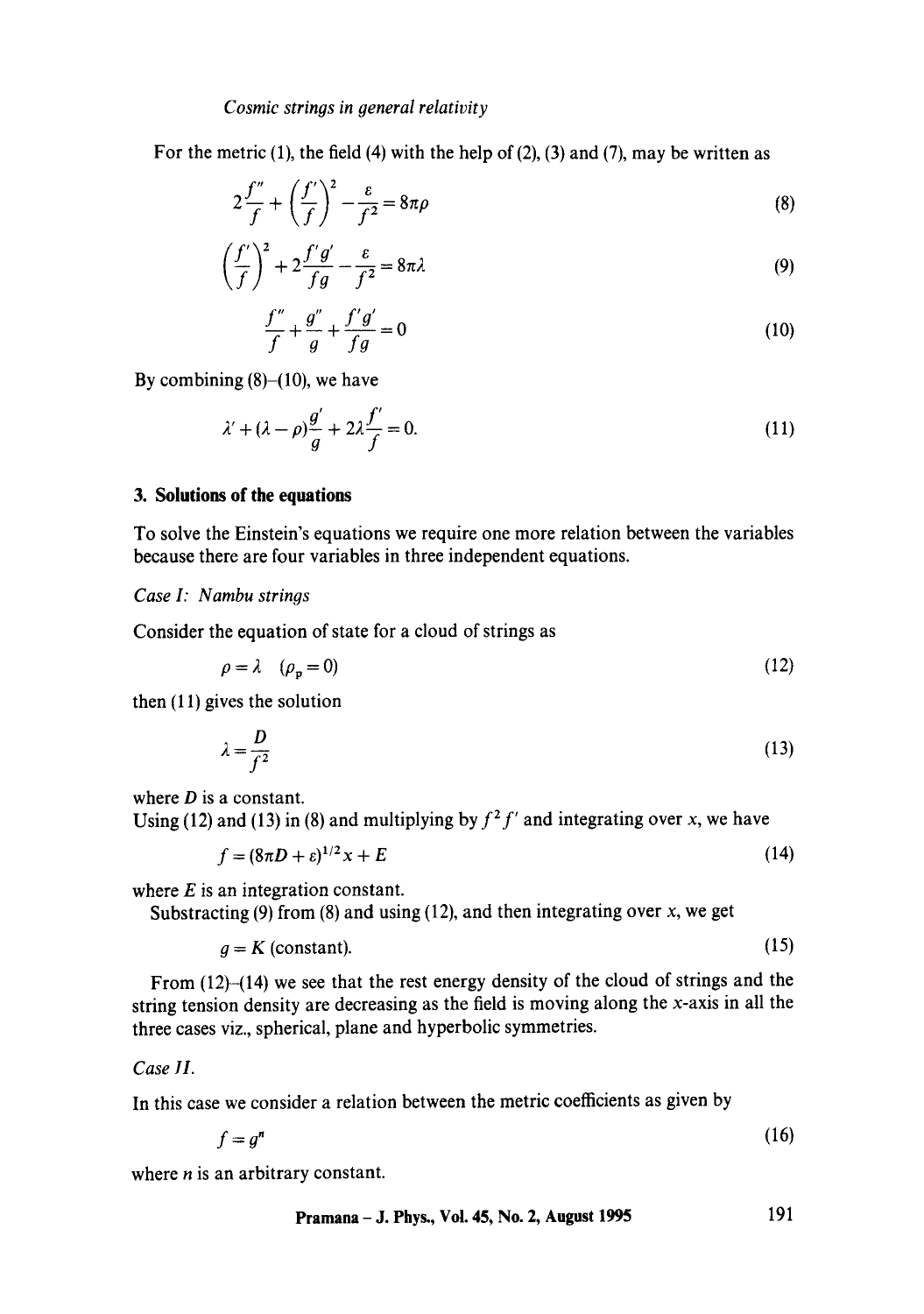*G P Sinoh* 

Substituting this value of  $f$  in (10), we get

$$
(n+1)\frac{g''}{g} + n^2 \left(\frac{g'}{g}\right)^2 = 0
$$
\n(17)

for which the solution is

$$
g = [Ax + B]^{(n+1)/(n^2+n+1)}
$$
 (18)

where  $A$  and  $B$  are arbitrary constants.

Using the value of f and g from (16) and (18) in (8) and (9), we have

$$
8\pi\rho = \frac{n(n^2 - 1)(n+2)A^2}{(n^2 + n + 1)^2 (Ax + B)^2} - \frac{\varepsilon}{(Ax + B)^{2n(n+1)/(n^2 + n + 1)}}
$$
(19)

$$
8\pi\lambda = \frac{n(n+1)^2(n+2)A^2}{(n^2+n+1)^2(Ax+B)^2} - \frac{\varepsilon}{(Ax+B)^{2n(n+1)/(n^2+n+1)}}.
$$
 (20)

From (6), (19) and (20) we get

$$
8\pi \rho_p = -2\frac{n(n+1)(n^2+n-2)A^2}{(n^2+n+1)^2(Ax+B)^2}.
$$
 (21)

Substituting the value of  $\varepsilon = 0, 1, -1$  we can obtain the solutions of massive cosmic strings in plane, spherical and hyperbolic symmetric space-times respectively.

From (19)-(21) one can see that the rest energy density, tension density and particle density of the strings are decreasing as the field is moving along the x-axis in all the three symmetries and all the three densities vanish when  $x \rightarrow \infty$ .

## *Case III: Uniform density*

If we consider the rest energy density of the cloud of strings to be uniform i.e.,  $\rho = \rho_0$ (constant), then (8) reduces to

$$
2\frac{f''}{f} + \left(\frac{f'}{f}\right)^2 - \frac{\varepsilon}{f^2} = 8\pi\rho_0.
$$
 (22)

Multiplying (22) by  $f^2 f'$  and integrating, we obtain

$$
f' = \left(\frac{8\pi\rho_0}{3}f^2 + \varepsilon\right)^{1/2} \tag{23}
$$

Now, we consider a plane symmetric space-time ( $\varepsilon = 0$ ). Substituting  $\varepsilon = 0$  in (23) yields the solution

$$
f = b \exp\left(\left(\frac{8\pi\rho_0}{3}\right)^{1/2} x\right) \tag{24}
$$

where *b* is an integration constant.

Using (24) in (10), one can obtain

$$
g'' + (8\pi\rho_0/3)^{1/2}g' + (8\pi\rho_0/3)g = 0\tag{25}
$$

**192 Pramana - J. Phys., Voi. 45, No. 2, August 1995**